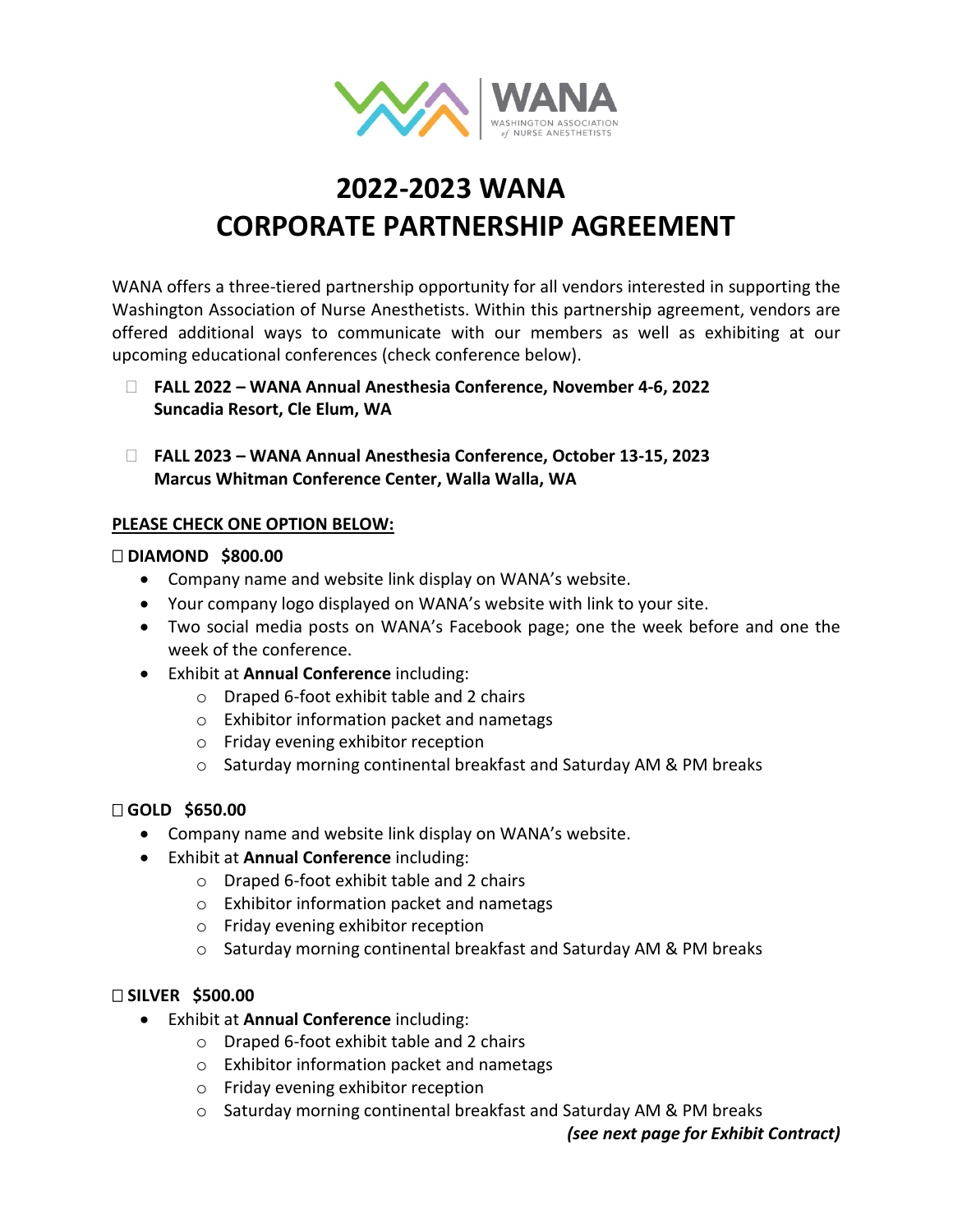

## **EXHIBIT CONTRACT TERMS**

This contract made and entered into this day of the contract made and entered into this between **Washington Association of Nurse Anesthetists (WANA), having its place of business at 13305 N Addison, Spokane, WA 99208; Phone 509-466-7197; email [wana1@comcast.net;](mailto:wana1@comcast.net)**  and

(Hereinafter called "Vendor/Exhibitor"), having its principal office and place of business at

*All finances and advertising are processed through the WANA office. Even though your company may be sponsoring a speaker or function, it is extremely important you return this contract, or contact the WANA office at (509) 466-7197 to confirm Exhibit Space at selected conference. Booth space is available on a first come, first serve basis.* 

In consideration of the mutual agreement hereinafter set forth and the payment of rent as herein provided, the parties hereto agree as follows:

**Section 1. Premises Leased.** WANA hereby leases to Exhibitor one exhibit table and space at selected conference(s) on page 1 of this contract. Exhibitor agrees to pay the amount selected on page 1 of this contract in rental for leasing the above-mentioned space during the conference. *It is most important to contact the WANA office and confirm Exhibit Space at selected conferences as soon as possible. Let us know if payment will follow signed contract later.*

**Section 2. Rent and Term.** The lease of space shall be for Friday and Saturday during the conference indicated below:

- **FALL 2022 – WANA Annual Anesthesia Conference, November 4-6, 2022 Suncadia Resort, Cle Elum, WA**
- **FALL 2023 – WANA Annual Anesthesia Conference, October 13-15, 2023 Marcus Whitman Conference Center, Walla Walla, WA**

All rent shall be paid to WANA at 13305 N Addison St, Spokane, WA 99208, or otherwise directed by WANA.

> Make checks payable to: WANA **Tax ID: 91-6057737**